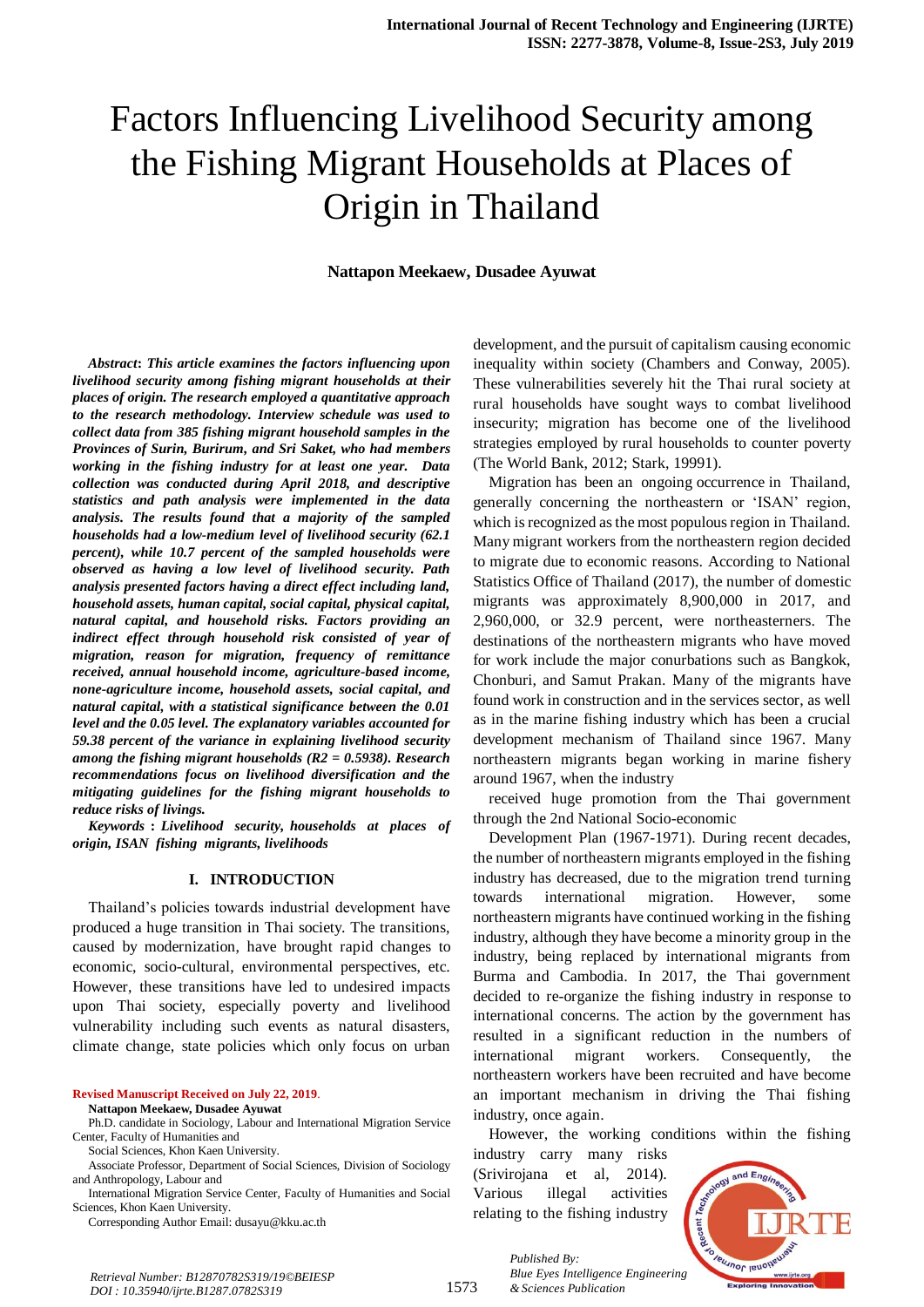have been reported by numerous international organizations. According to an ILO report (2013) many migrant fishermen are "in danger" from their working conditions. These dangers include, abduction, wage deduction, forced labor, physical and mental abuse, and especially human trafficking, which is a serious problem that affects the Thai fishing industry, internationally (Chantavanich et al., 2016; ILO, 2013).

These problems have a direct impact upon the workers themselves and their households in their places of origin, mostly in the rural northeastern region. These rural households have been recognized as "the left behind households" who share an important role in making the decision to send household members to work in the fishing industry. They then wait for their remittance in order to sustain the households in the origin areas. Moreover, migration to fisheries affects households in the origin areas. Many migrant households have to deal with labor shortages in their production activities (Kassie, 2017, Sundari, 2005), face disputes with neighbors in the community, and even have issues of getting access rights to community benefits (Meekaew and Ayuwat, 2018). These problems cause the fishing migrant households to feel at risk and insecure.

Therefore, this article examines the factors influencing livelihood security among the ISAN fishing migrant households at their places of origin. Implications of the study point out various, livelihood-related, factors that influence the stability of the fishing migrant households and these are beneficial to the relevant agencies. The agencies, such as the Department of Community Development, Ministry of Social Development and Human Security, can benefit from the study when applying development policies for livelihood security to the fishing migrant households in northeastern Thailand.

# **II. CONCEPTUALIZING A FRAMEWORK OF LIVELIHOOD SECURITY**

Livelihood Security is an interdisciplinary concept, developed from a range of knowledge regarding livelihoods, which focuses on investigating the barriers people face in living their daily life, especially those who are marginalized (DFID, 2000; Chambers, 1992). Livelihood security has been defined by various scholars. Chambers and Conway (2005) focused on the sufficiency of living resources, i.e. food and cash, which met the basic needs of the households. Drinkwater and Rusinow (1999) defined livelihood security in terms of accessibility and sustainability of living resources that support an individual's needs, such as food, drinking water, medical services, educational opportunity, housing, social relationships,

etc.

The unit of analysis in the livelihood studies is at household level. Chambers and Conway (1991) illustrated the study of livelihoods at household level as "those who conduct activity together". Although household members have the chance to choose their own way of living, some of these ways are still dependent on other household members. However, recent livelihood studies have been conducted using multiple level analyses. Many studies shifted the paradigm from macro-level study to micro-level study, which aimed to investigate at individual level, household level, and community level (Chambers and Conway, 1991; De Haan and Zoomers, 2005, Long and Roberts; 1997).

The development of livelihood security indicators was introduced by CARE, a nonprofit development organization (2004). CARE developed the Household Livelihood Index by categorizing 8 components that are: 1) income and assets, 2) food and nutrition, 3) education, 4) participation, 5) water, 6) sanitation, 7) primary health, and 8) reproductive health (Lindenberg, 2002).

The recent developments of livelihood indicators have prioritized development based on livelihood capital, under a fundamental livelihood concept. Chambers and Conway (1991) began to extend the notion of livelihoods into the study of livelihood security, as did Scoones (1998) who focused on sustainable livelihoods covering various dimensions including, education security, economic security, health security, career security, and empowerment. These dimensions were similar to the definition of livelihood security offered by the World Bank (1990), which attempted to develop livelihood indicators by focusing on diversity and sustainability, especially in economics. Later on, livelihood indicators were developed by linking the economic and social dimensions together, such as the Physical Quality of Life Index (Morris, 1979). The index contributed by exploring the implications for life caused by food quality, drinking water quality, healthcare services, etc. which affected the overall quality of life of the households.

Although recent developments regarding livelihood indicators have focused on development at macro level, several scholars, have shown an increasing interest in developing indicators at micro level. Rahman and Akter (2014) presented indicators of livelihood security that included economics, education, food, healthcare, and the strengthening of the households. Adams and He (1995) offered different indicators. They

considered the interactions between household size, gender, household income, household income distribution, household property, and other household resources. This study determines the factors as: 1) household characteristic factors; number of household members, average age of household members, number of dependent household members, number of migrants, migration year, migration reason, migration method, and frequency of remittance received. 2) Household capital factors; economic capital, human capital, social capital, physical capital and natural capital and 3) household risk factor; household risks. The hypothesis of the study is the household characteristic factors, household capital factors, and household risk factor have an influence on livelihood security among the ISAN migrant households, at their places of origin.

> *Published By: Blue Eyes Intelligence Engineering*



*Buue Eyes Intelligence*<br>1574 *& Sciences Publication Retrieval Number: B12870782S319/19©BEIESP DOI : 10.35940/ijrte.B1287.0782S319*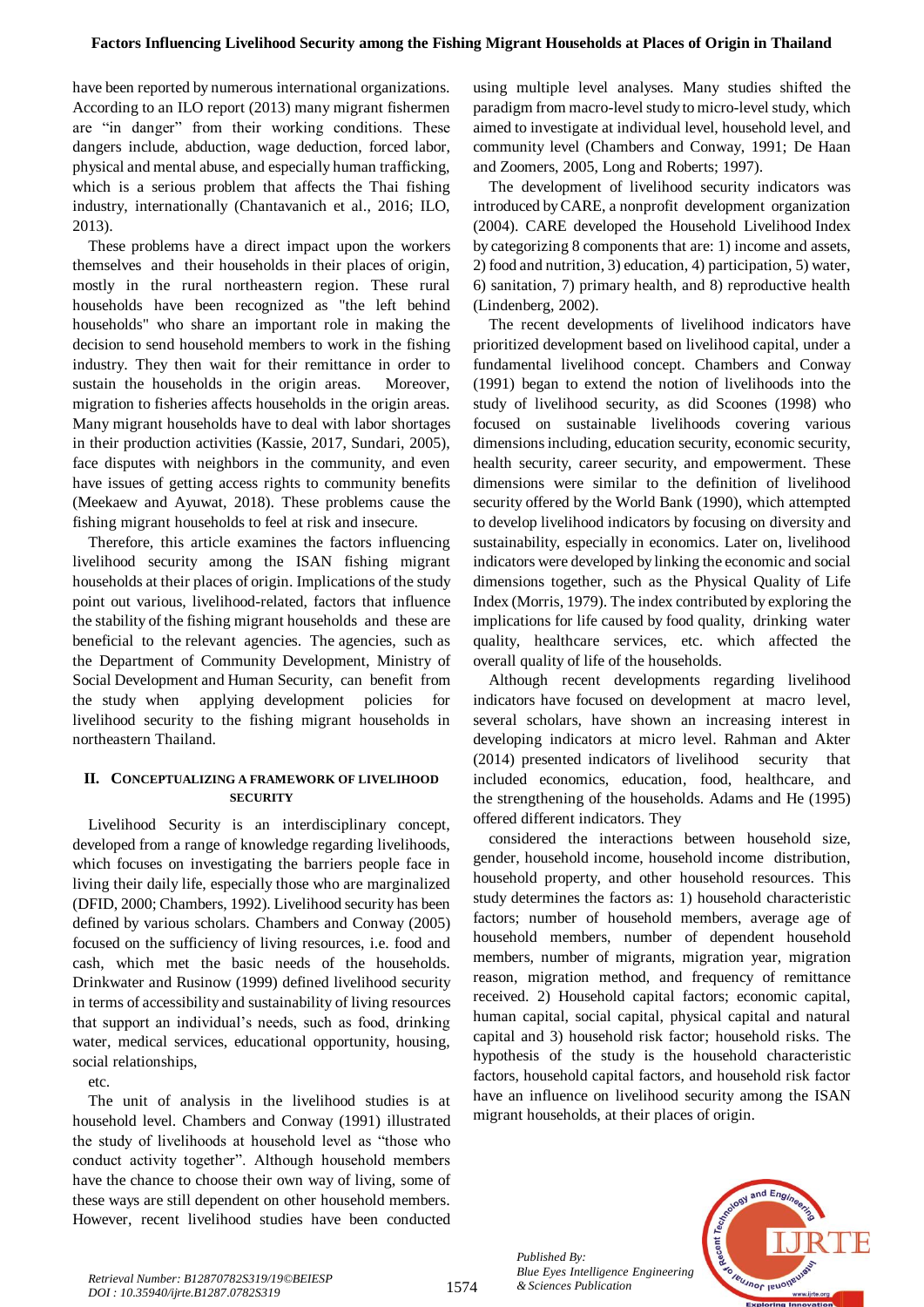#### **III. METHODOLOGY**

The research employed quantitative methodology to examine the factors that influenced the livelihood security of ISAN fishing migrant households. The population of the study is ISAN fishing migrant households in the lower-northeastern region of Thailand, where a large number of fishing migrant households are present. A total of 385 ISAN fishing migrant households, in the Provinces of Surin, Burirum, and Sri Saket, were sampled using Cluster Sampling Technique.

The study identified a dependent variable, which was livelihood security, while independent variables consisted of the number of household members, average age of household members, dependent household members, number of migrants, migration year, migration reason, migration method, frequency of remittance received, economic capital, human capital, social capital, physical capital, natural capital, and household risk.

The research instrument was interview schedule. The interview covered 4 parts that were 1) household characteristics, 2) household capitals, 3) household risks, and 4) the livelihood security of the ISAN fishing migrant households. The interview schedule was constructed and a pilot test was conducted with 30 households who had similar characteristics to the sampled households. The interview schedule presented reliability at 0.804. Data collection was conducted during April 2018, and undertaken with the heads-of-household. The analysis was based at household level, and the research applied descriptive statistics and path analysis to examine the factors that influenced livelihood security of the ISAN fishing migrant households.

### **IV. RESULT**

The research results comprised three parts: 1) characteristics of ISAN fishing migrant households at the places of origin, 2) livelihood security of ISAN fishing migrant households at the places of origin, and 3) factors influencing livelihood security of ISAN fishing migrant households at the places of origin. Each part is presented as in the following details.

# *4.1 Characteristics of ISAN fishing migrant households at the places of origin*

The results found that the ISAN fishing migrant households at their places of origin were divided into 3 groups that were 1) the good households; households experiencing a good quality of life. Their migrants had good experiences in their fishing work. Their households at the origin areas owned sufficient living resources, for instance, they used the remittance to invest in household production activities, or some households bought land for agriculture

activity, while some saved their remittance at the bank and waited to invest it at some future date. 2) the unsecured households; this household group forms the majority in this study. Although they were able to access livelihood assets, they were always faced with living problems because they could not manage their livelihood assets to generate benefits for the households at the places of origin. For instance,

some household members used the remittance for extravagant activities. 3) the struggling households; this household group was considered as a vulnerable group faced with bad life experiences. Their fishing migrant members were exploited by the fishing company, such as by wage deduction, unpaid overtime work, detention, and human trafficking, so they could not send remittance back to their households. Therefore, the households were faced with risks to their livings, and they had to sustain their lives with limited assets, such as compensation provided by a government bureau, or by collecting wild foodstuffs.

The majority of sampled households presented 3 household members (38.7 percent), the average age of household members was between 36-45 years old (39.0 percent), and 80.2 percent of the sampled households lived without any dependent household members. The sampled households sent at least 1 household member to work in the fishing industry (92.5 percent), and the migrants had been working in the fishing industry for 4-6 years (37.4 percent). Most of the migrants decided to work in the fishing industry because they wanted to improve the economic status of their households, and 86.9 percent of the sampled households sent their migrants to work with the assistance of cousins or neighbors who had worked in fishing, previously. These individual groups were considered as a social network or a crucial actor in the migration process of ISAN fishing migrants. In addition, the migrants sent remittances to their households every month (77.9 percent).

Identifying the capital utilization for livelihoods among ISAN fishing migrant households at their places of origin, the sampled group utilized human capital (76.9 percent), social capital (79.0 percent), and physical capital (54.0) percent) respectively, considered as being medium level. However, the households utilized natural capital for livelihoods at a low level (47.3 percent) because the communities were mostly located in the Tung Kula Rong Hai area, considered as one of the drought areas of Thailand. The area consists of low quality soil, with drought in the summer season and flooding in the rainy season. These conditions cause low productivity in agricultural activity. These findings confirmed Su et al (2018), who presented the limitations of access to natural capital. For instance, due to low soil quality, transitions in livings were due to financial capital tending to play a more prominent role in daily life, while the use of natural capital was decreasing.

*4.2 Livelihood security of ISAN fishing migrant households at their places of origin*

The research results found that the majority of ISAN fishing migrant households had

a low-medium level of livelihood security at their place of origin (62.1 percent). Considering livelihood security by dimensions, the ISAN fishing migrant households had low-medium level of livelihood security in relation to:

economic (53.2 percent), health (59.7 percent), education (60.5 percent), foods (61.7 percent), and community

*& Sciences Publication* 

*Published By:*

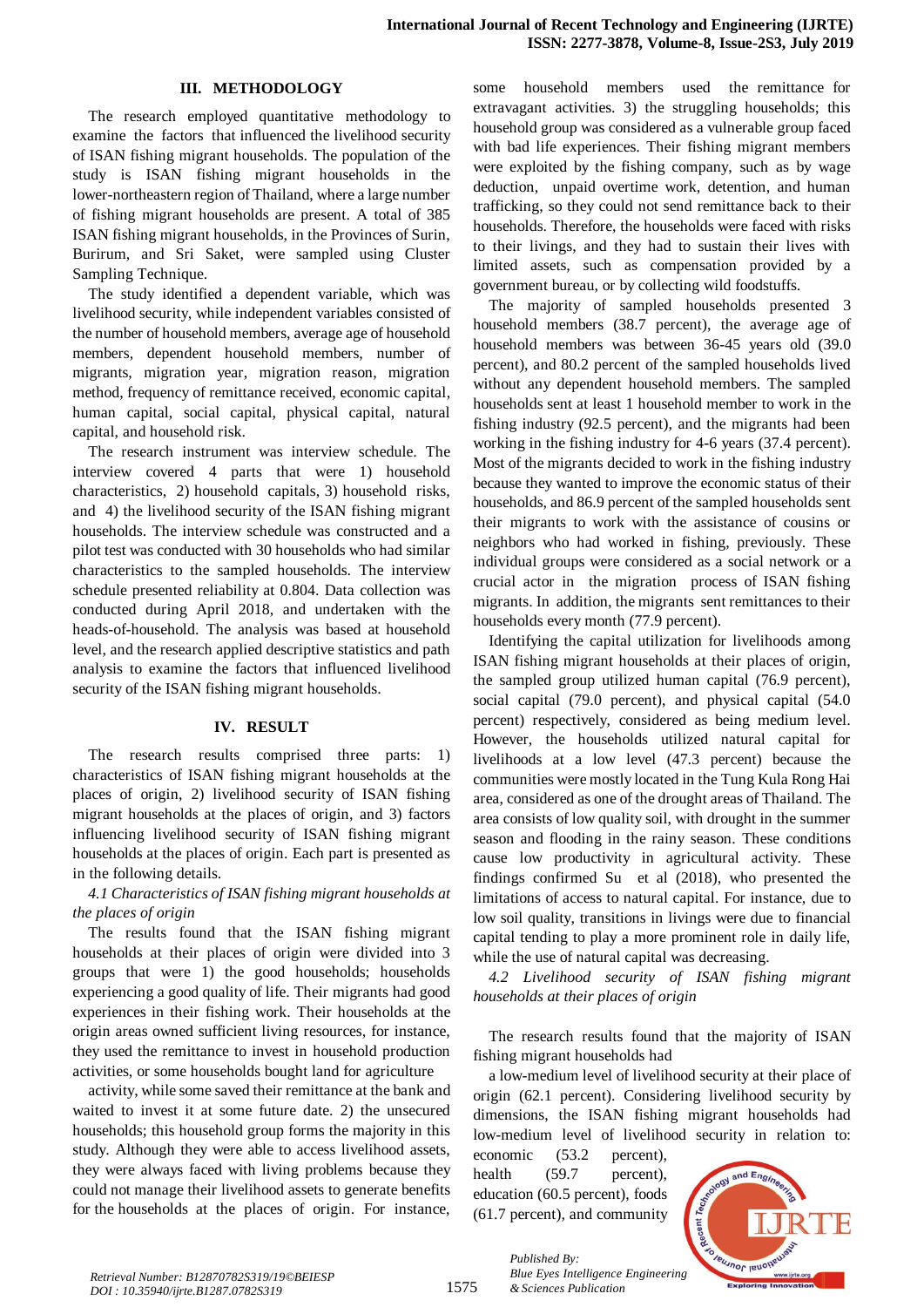participation (52.7 percent) respectively. It was noticed that the ISAN fishing migrant households had livelihood security of education at a high level (14.5 percent), which was the highest proportion among the various dimensions. Conversely, the ISAN fishing migrant households indicated a low level

for community participation (11.7 percent) and economic security (18.2 percent), the lowest proportion among other dimensions. The findings reflected that fishing activity might not continue to be a suitable option to improve the economic status of the households as in the past. Consumption patterns in modern society caused the households to spend more on household expenses, preventing them from accumulating enough economic capital to develop their households. Moreover, the limitation of land ownership resulted in the households generating only a low, agriculture-based, income. From this it can be concluded that the accumulation of economic assets, such as income or land, was a crucial mechanism that contributed to the households making their living choices, especially in the rural households (Kumar, 2015). In addition, it suggested that the frequency of income received was more important than the amount of income. The households do not require a large amount of income for their living, frequent receipt of income would be sufficient to sustain livelihood security.

An interesting finding indicated that household economic insecurity correlated with the community participation of the households being presented at low level. Currently the ISAN fishing migrant households are still working hard, though they had to sacrifice their community rights and opportunities, for instance, election rights to the community committee, or a right to access community funds. The findings confirmed Kassie's study (2017), which suggested that migration caused labor shortages within the households at their places of origin. When the households required more labor, especially during peak production season, they had to sacrifice opportunities for participating in community activity.

4.3 Factors that influenced on the livelihood security of ISAN fishing migrant households at places of origin

A path analysis was conducted to examine the factors which presented a direct effect

on the livelihood security (LIVSEC) of ISAN fishing migrant households at their places of origin, and the factors which presented an indirect effect on livelihood security among ISAN fishing migrant households at their places of origin through the household risk factor (RISK). The analysis found 7 variables that had a direct effect on livelihood security, as follows:

Land (LAND) had a positive direct effect on livelihood security among ISAN fishing migrant households at their places of origin (beta  $= 0.161$ ). When the ISAN fishing migrant household had land, every 1 Rai unit would increase livelihood security by 0.161. The findings confirmed Jaquet (2016), who found that an increase in land ownership among households in Nepal had a direct effect on livelihood diversification, and good land management would increase livelihood security among the households,

especially regarding food security.

Household assets (ASSVL) had a positive direct effect on livelihood security among ISAN fishing migrant households at their places of origin (beta  $= 0.087$ ). When the ISAN fishing migrant household owned more assets, every 1 unit would increase livelihood security by 0.087.

Human capital (HUCAP) had a positive direct effect on livelihood security among ISAN fishing migrant households at their places of origin (beta  $= 0.218$ ). When human capital among the ISAN fishing migrant households increased, each unit would increase livelihood security by 0.218. The study confirmed Pradipta et al (2015), who found that the accumulation of human capital, i.e. healthy condition of household members, improvement in

working skills, or improvement in language literacy, led households in rural India to have a better quality of life. The households applied the human capital they owned to create income and increase their community participation.

Social capital (SOCAP) had a positive direct effect on livelihood security among ISAN fishing migrant households at their places of origin (beta  $= 0.521$ ). When social capital among the ISAN fishing migrant households increased, each unit increased livelihood security among them by 0.521. The fishing migrant households used social capital to overcome limitations in accessing livelihood assets, i.e. sharing farmlands with their relatives, or being a member of local associations. Social capital provided various choices to those who were the marginal ones (Phongsiri and Thongyou, 2012), in this case; the fishing migrant households, to sustain the livings under a tough circumstance they were dealing with.

Physical capital (PHCAP) had a positive direct effect on livelihood security among ISAN fishing migrant households at their places of origin (beta  $= 0.907$ ). When social capital among the ISAN fishing migrant households increased by 1 unit, the livelihood security among them would increase by 0.907. The findings reflected that the households would have better livelihood security when they were able to access public facilities such as medical services, public water resources, etc. (Mumuni, 2016)

Natural capital (NACAP) had a positive direct effect on the livelihood security among ISAN fishing migrant households at their places of origin (beta  $= 0.083$ ). When natural capital among the ISAN fishing migrant households increased by 1 unit, livelihood security among them was increased by 0.083.

Household risks (RISK) had a negative direct effect on livelihood security among ISAN fishing migrant households at their places of origin (beta  $= -0.841$ ). When household risks among the ISAN fishing migrant households increased by 1 unit, livelihood security among them would decrease by 0.841 (table 1).

Table 1: An analysis of factors influencing on livelihood security among ISAN fishing migrant households at places of origin



*Published By:*

*Blue Eyes Intelligence Engineering*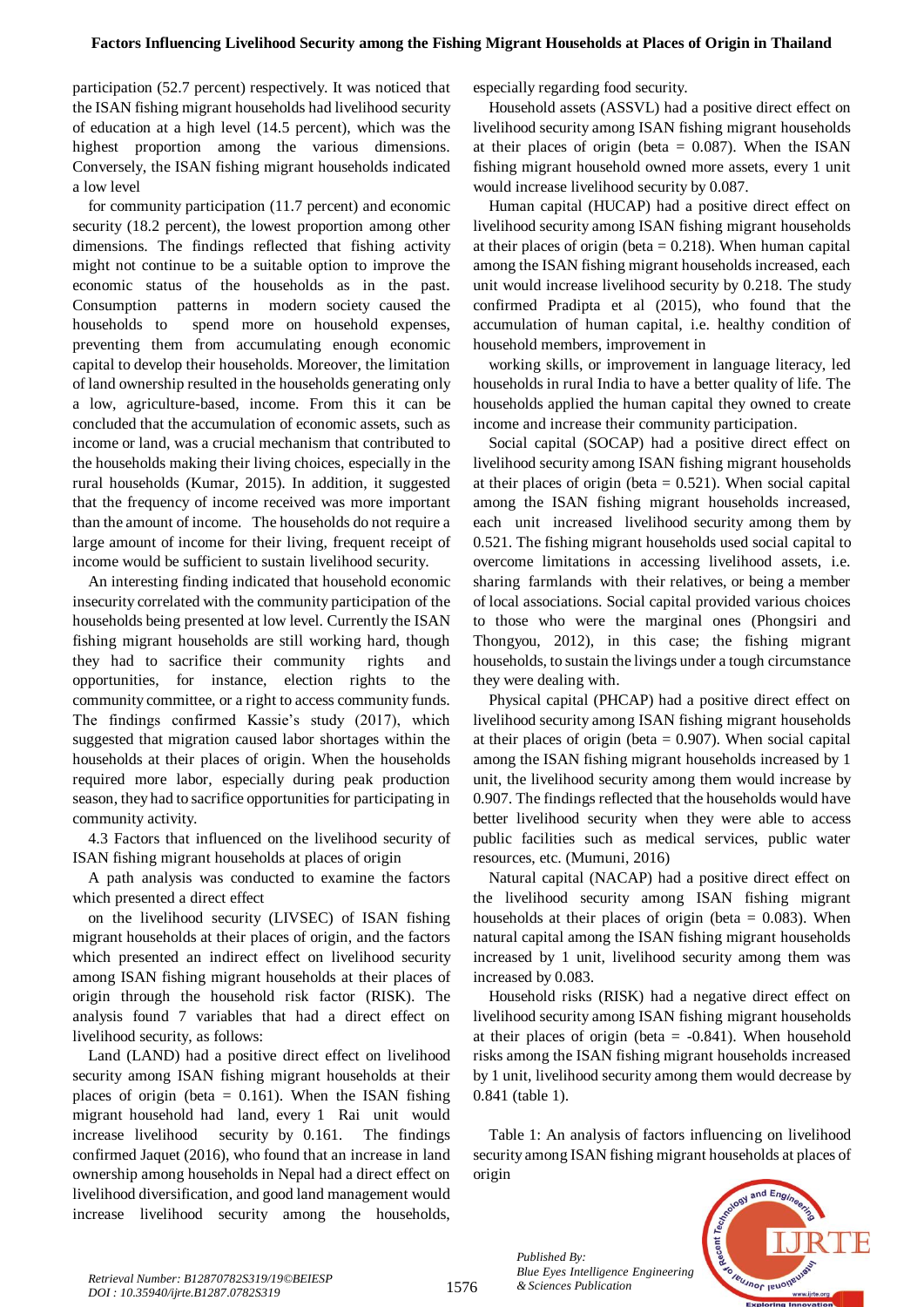| <b>Variables</b>                                                  | <b>Livelihood Security</b> |             |            |  |
|-------------------------------------------------------------------|----------------------------|-------------|------------|--|
|                                                                   | b                          | <b>Beta</b> | <b>Sig</b> |  |
| Migrant characteristic factors                                    |                            |             |            |  |
| Number of household members (NUHM)                                | $-0.933$                   | $-0.001$    | 0.991      |  |
| Dependent household members (DEPHM)                               | $-0.277$                   | $-0.026$    | 0.572      |  |
| Average age of household members (AGHM)                           | $-0.024$                   | $-0.029$    | 0.498      |  |
| Number of migrants (NUMG)                                         | $-0.985$                   | $-0.039$    | 0.282      |  |
| Migrating year (MIGYR)                                            | $-0.125$                   | $-0.045$    | 0.273      |  |
| Migrating reason (MIGRE)                                          | $-0.343$                   | $-0.017$    | 0.646      |  |
| Migrating method (MIGME)                                          | $-0.217$                   | $-0.009$    | 0.781      |  |
| Frequency of remittance received (REMIT)                          | 1.073                      | 0.065       | 0.075      |  |
| <b>Livelihood capital factors</b>                                 |                            |             |            |  |
| Lands (LAND)                                                      | 0.244                      | 0.161       | $0.005**$  |  |
| Annual household income (INCM)                                    | $-4.79e$                   | $-0.043$    | 0.489      |  |
| Agriculture-based income (AGINC)                                  | $-0.000$                   | $-0.074$    | 0.208      |  |
| <b>Variables</b>                                                  | <b>Livelihood Security</b> |             |            |  |
|                                                                   | b                          | <b>Beta</b> | Sig        |  |
| Non-agriculture income (NOAGINC)                                  | $-6.12e$                   | $-0.036$    | 0.504      |  |
| Savings (SAVI)                                                    | $-4.90e$                   | $-0.016$    | 0.658      |  |
| Debts (DEBT)                                                      | $-5.60e$                   | $-0.051$    | 0.185      |  |
| Agriculture equipment (AGEQ)                                      | 1.22e                      | 0.021       | 0.561      |  |
| Household assets (ASSVL)                                          | 2.65e                      | 0.087       | $0.034*$   |  |
| Human capital (HUCAP)                                             | 0.323                      | 0.218       | 0.000      |  |
| Social capital (SOCAP)                                            | 0.523                      | 0.521       | 0.000      |  |
| Physical capital (PHCAP)                                          | 0.243                      | 0.907       | $0.024*$   |  |
| Natural capital (NACAP)                                           | $-0.167$                   | 0.083       | $0.035*$   |  |
| Household risk factor (RISK) (Intervening variable)               | $-0.933$                   | $-0.841$    | $0.021*$   |  |
|                                                                   |                            |             |            |  |
| $R^2 = 0.5938$<br>Remark * statistical significance level at 0.05 |                            |             |            |  |

\*\* statistical significance level 0.01

The variables which influenced indirectly on livelihood security among the ISAN fishing migrant households at their places of origin, through household risks (the mediator factor), consisted of 9 variables that were 1) migration year (MIGYR) had a negative, indirect effect on livelihood security among the ISAN fishing migrant households, 2) migration reason (MIGRE) had a negative, indirect effect on livelihood security among the ISAN fishing migrant households, 3) frequency of remittance received (REMIT) had a negative indirect effect on livelihood security among the ISAN fishing migrant households,

4) annual household income (INCM) had a negative indirect effect on livelihood security among the ISAN fishing migrant households, 5) agriculture-based income (AGINC) had a positive indirect effect on livelihood security among the ISAN fishing migrant households, 6) non-agriculture income (NOAGINC) had a positive indirect effect on livelihood security among the ISAN fishing migrant households, 7) household assets (ASSVL) had a positive indirect effect on livelihood security among the ISAN fishing migrant households, 8) social capital (SOCAP) had a positive indirect effect on livelihood security among the ISAN fishing migrant households, and 9) natural capital (NACAP) had a positive indirect effect on livelihood security among the ISAN fishing migrant households (table 2).

| TABLE 2: THE PATH COEFFICIENT OF DIRECT FACTORS AND INDIRECT FACTORS INFLUENCING ON LIVELIHOOD SECURITY AMONG |
|---------------------------------------------------------------------------------------------------------------|
| ISAN FISHING MIGRANT HOUSEHOLDS AT PLACES OF ORIGIN                                                           |

| <b>Variables</b>                                    | <b>Direct</b><br><b>Effect</b> | <b>Indirect</b><br><b>Effect</b> | <b>Total</b><br><b>Effect</b> |
|-----------------------------------------------------|--------------------------------|----------------------------------|-------------------------------|
| Household characteristic factor                     |                                |                                  |                               |
| Migrating year (MIGYR)                              |                                | $-0.192$                         |                               |
| Migrating reason (MIGRE)                            |                                | $-0.109$                         |                               |
| Frequency of remittance received (REMIT)            |                                | $-0.118$                         |                               |
| Livelihood capital factor                           |                                |                                  |                               |
| Lands (LAND)                                        | 0.161                          |                                  |                               |
| Annual household income (INCM)                      |                                | $-0.206$                         |                               |
| Agriculture-based income (AGINC)                    |                                | 0.201                            |                               |
| Non-agriculture income (NOAGINC)                    |                                | 0.217                            |                               |
| Household assets (ASSVL)                            | 0.087                          | $-0.118$                         | $-0.010$                      |
| human capital (HUCAP)                               | 0.218                          |                                  |                               |
| Social capital (SOCAP)                              | 0.521                          | 0.155                            | $-0.080$                      |
| Physical capital (PHCAP)                            | 0.907                          |                                  |                               |
| Natural capital (NACAP)                             | 0.083                          | $-0.120$                         | $-0.009$                      |
| Household risk factor (RISK) (Intervening variable) | $-0.084$                       |                                  |                               |
| <b>Variables</b>                                    | <b>Direct</b><br>Effect        | <b>Indirect</b><br><b>Effect</b> | <b>Total</b><br><b>Effect</b> |



*Published By:*

*& Sciences Publication*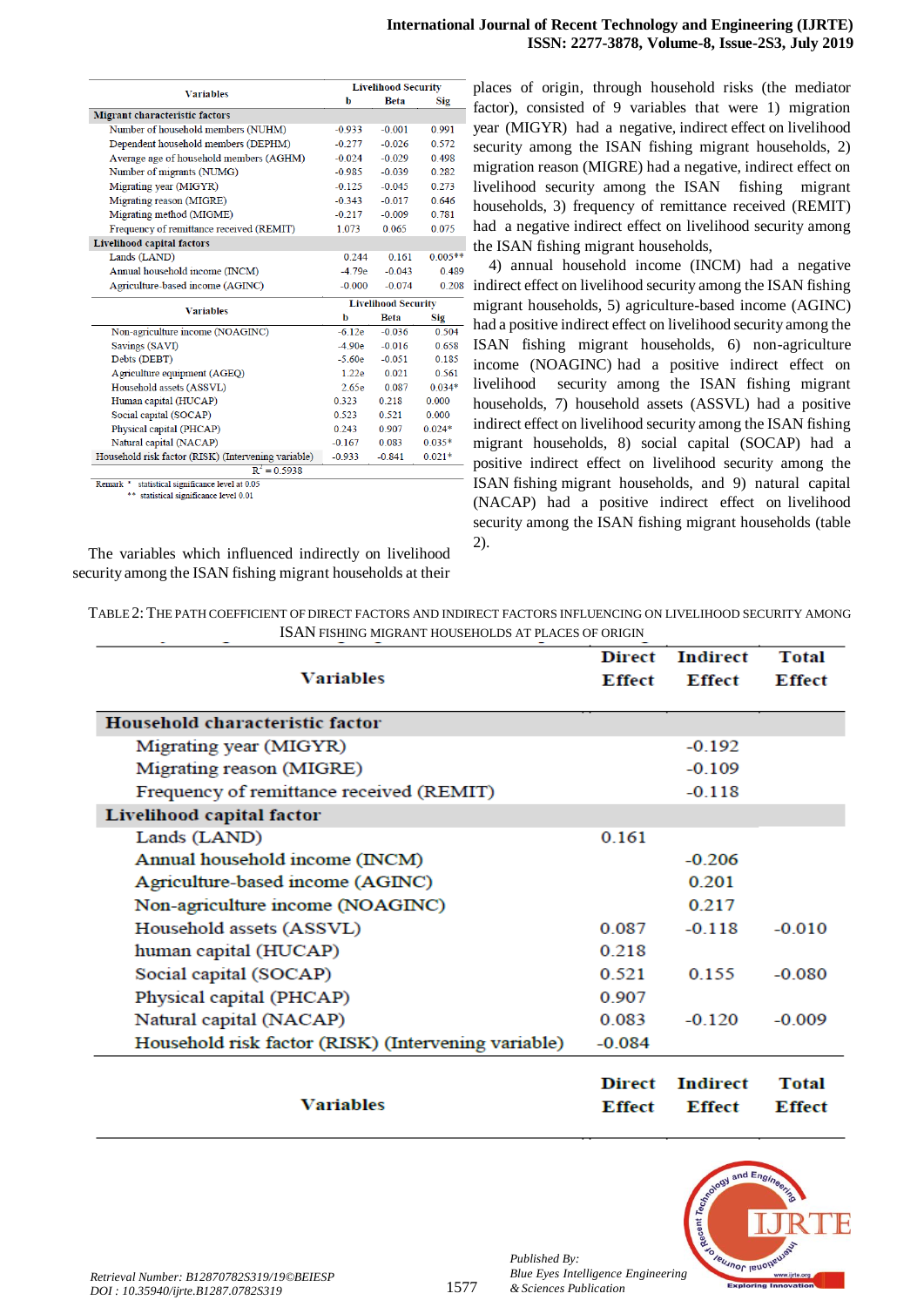

**Figure 1:** Path model of factors influencing on livelihood security among the ISAN fishing migrant households at places of origin

# **V. CONCLUSION AND RECOMMENDATION**

The results found that the factors influencing upon livelihood security among the ISAN fishing migrant households at their places of origin consisted of land, household assets, human capital, social capital, physical capital, natural capital, and household risk. While

factors that show indirect effects, through household risk factors on livelihood security among the ISAN fishing migrant households, consisted of migration year, migration reason, frequency of remittance received, annual household income, agriculture-based income, non- agriculture income, household assets, social capital, and natural capital.

In line with the results, the study recommends that fishing migrant households at their places of origin should implement a variety of livelihood capitals, i.e. economic capital, human capital, social capital, physical capital, and natural capital, in constructing their livelihood strategies at household level. Livelihood diversification should be required to strengthen the sustainability of household security. Local development-related agencies should implement mitigating guidelines for the fishing migrant households, in order to reduce the risks at both household level and community level, for instance, implementing a savings program in the community, providing a training program for occupational skills, providing knowledge of

fundamental rights and compensations, etc., in order to create options for the fishing migrant households to deal with any risks that may affect their household security. Finally, the mitigating guidelines should cover a mechanism to identify risks on the fishing activity in order to create awareness among the fishing migrant households and the fishing migrants themselves. This mechanism may be implemented in policies on labour in fishing industry especially the tracking system of fishing migrants to ensure their safety and well- being of their households at origin area.

# **VI. ACKNOWLEDGEMENT**

This article is a part of Ph.D. Dissertation entitled "Livelihood Security among Households at Places of Origin of ISAN Migrants in Fishing Industry" The authors would like to thank Research and Academic Service, Faculty of Humanities and Social Sciences, Khon Kaen University, and Research and Training Center for Enhancing Quality of Life of Working Age People, Khon Kaen University for their financial support and academic support and all key informants for useful information.



*Blue Eyes Intelligence*<br>*Retrieval Number: B12870782S319/19©BEIESP*<br>**1578** *b sciences Publication DOI : 10.35940/ijrte.B1287.0782S319*

*Published By:*